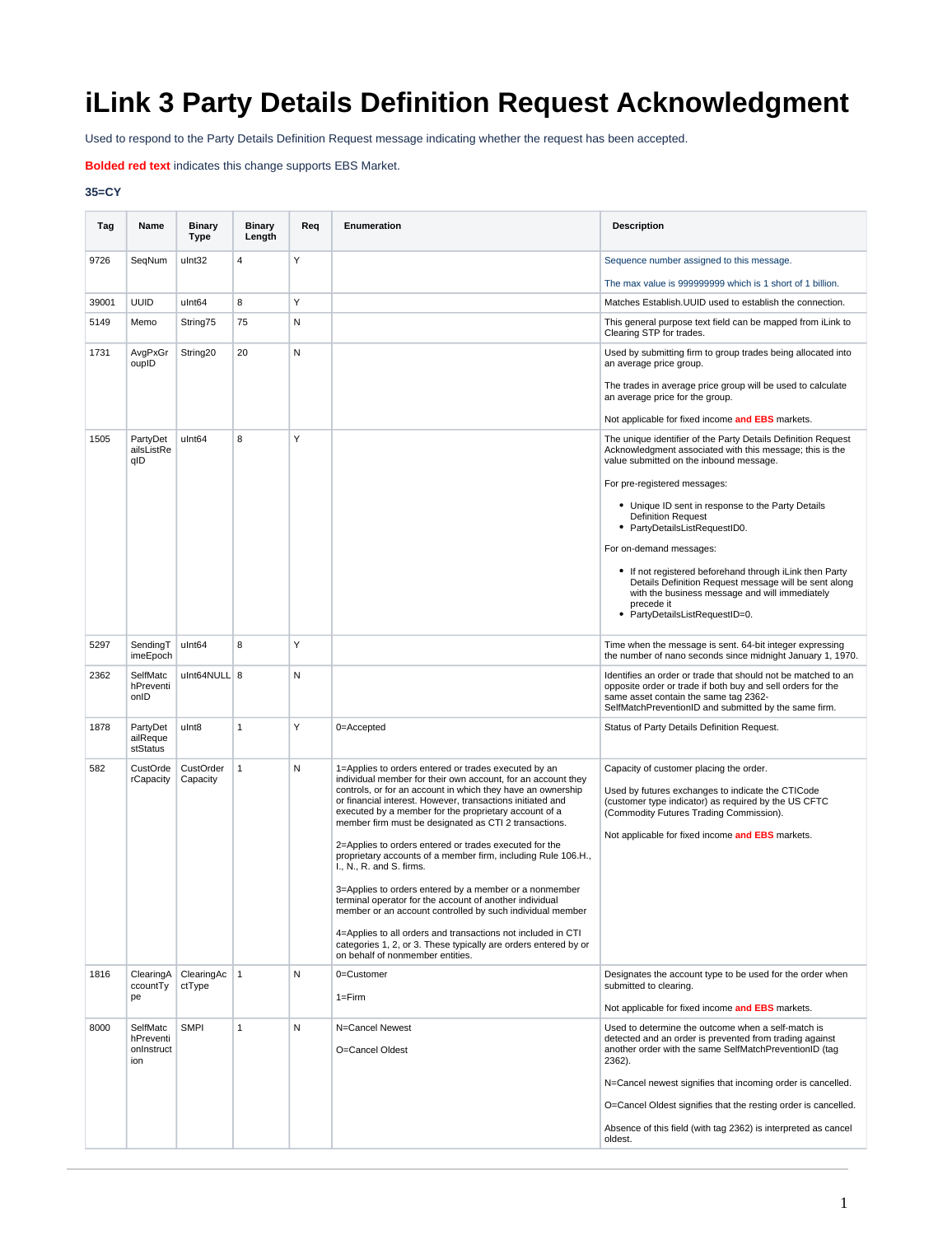| 819   | AvgPxInd<br>icator                  | AvgPxInd                |              | N | 0=No average pricing                                                                                                                                                                                                                                                                                                               | Average pricing indicator.                                                                                                                                                                                                                                                                                                                         |
|-------|-------------------------------------|-------------------------|--------------|---|------------------------------------------------------------------------------------------------------------------------------------------------------------------------------------------------------------------------------------------------------------------------------------------------------------------------------------|----------------------------------------------------------------------------------------------------------------------------------------------------------------------------------------------------------------------------------------------------------------------------------------------------------------------------------------------------|
|       |                                     |                         |              |   | 1=Trade is part of an average price group identified by the<br>AvgPxGroupID (tag 1731)                                                                                                                                                                                                                                             | Not applicable for fixed income and EBS markets.                                                                                                                                                                                                                                                                                                   |
|       |                                     |                         |              |   | 3=Trade is part of a notional value average price group                                                                                                                                                                                                                                                                            |                                                                                                                                                                                                                                                                                                                                                    |
|       |                                     |                         |              |   | A notional value average price (NVAP) group is effectively<br>closed and available for allocation as long as the NVAP of the<br>group is non-zero                                                                                                                                                                                  |                                                                                                                                                                                                                                                                                                                                                    |
| 1598  | ClearingT<br>radePrice              | <b>SLEDS</b>            | 1            | N | 0=Trade clearing at execution price                                                                                                                                                                                                                                                                                                | Indicates to recipient whether trade is clearing at execution<br>prices tag 31-LastPx or alternate clearing price (prior day                                                                                                                                                                                                                       |
|       | Type                                |                         |              |   | 1=Trade clearing at alternate clearing price                                                                                                                                                                                                                                                                                       | settlement price).                                                                                                                                                                                                                                                                                                                                 |
|       |                                     |                         |              |   |                                                                                                                                                                                                                                                                                                                                    | Not applicable for fixed income and EBS markets.                                                                                                                                                                                                                                                                                                   |
| 9708  | CmtaGiv<br>eUpCD                    | CmtaGive<br><b>UpCD</b> | $\mathbf{1}$ | N | G=GiveUp                                                                                                                                                                                                                                                                                                                           | Indicates if the order is a give-up or SGX offset.                                                                                                                                                                                                                                                                                                 |
| 1031  | CustOrde                            | CustOrdHa   1           |              | N | S=SGX Offset                                                                                                                                                                                                                                                                                                                       | Not applicable for fixed income and EBS markets.                                                                                                                                                                                                                                                                                                   |
|       | rHandling<br>Inst                   | ndllnst                 |              |   | $\bullet$ W - Desk<br>• Y - Electronic (Default)<br>• C - Vendor-provided Platform billed by Executing Broker<br>• G - Sponsored Access via Exchange API or FIX<br>provided by Executing Broker<br>• H - Premium Algorithmic Trading Provider billed by<br><b>Executing Broker</b><br>• D - Other, including Other-provided Screen | Defines source of original order.<br>Required for CME Group futures and options only.                                                                                                                                                                                                                                                              |
| 1676  | NoPartyU                            | NoPtyUpd                | 0            | Y | Always "1"                                                                                                                                                                                                                                                                                                                         | Number of party updates.                                                                                                                                                                                                                                                                                                                           |
|       | pdates                              |                         |              |   |                                                                                                                                                                                                                                                                                                                                    | Constant value of 1.                                                                                                                                                                                                                                                                                                                               |
| 1324  | ListUpdat<br>eAction                | ListUpdAct              | $\mathbf{1}$ | Y | A=Add<br>D=Delete (TBD)                                                                                                                                                                                                                                                                                                            | Indicates if all of the information sent in this message with a<br>unique new PartyDetailsListRegID is a new addition or<br>deletion of existing information associated with an existing<br>PartyDetailsListReqID                                                                                                                                  |
|       |                                     |                         |              |   |                                                                                                                                                                                                                                                                                                                                    | For PartyDetailsListReqID=0 this should always be set to "A"                                                                                                                                                                                                                                                                                       |
| 1879  | PartyDet<br>ailDefiniti<br>onStatus | ulnt8                   | $\mathbf{1}$ | Y | 0=Accepted                                                                                                                                                                                                                                                                                                                         | Status of party detail definition for one party.                                                                                                                                                                                                                                                                                                   |
| 5290  | Executor                            | ulnt64NULL 8            |              | N |                                                                                                                                                                                                                                                                                                                                    | Will be populated with the MIFID short code for the person or<br>algo that submitted the message. The short code will be<br>mapped to National ID or Algo at reporting time.<br>Conditionally required for EU BrokerTec and EBS MIFID<br>regulated instruments. Messages missing this tag or<br>containing an unregistered value will be rejected. |
| 36023 | <b>IDMShort</b>                     | ulnt64NULL 8            |              | N |                                                                                                                                                                                                                                                                                                                                    | Represents the Investment Decision Maker Short Code                                                                                                                                                                                                                                                                                                |
|       | Code                                |                         |              |   |                                                                                                                                                                                                                                                                                                                                    | Conditionally required for EU BrokerTec and EBS MiFID<br>regulated instruments. Messages missing this tag or<br>containing an unregistered value will be rejected.                                                                                                                                                                                 |
| 9765  | PossRetr<br>ansFlag                 | BooleanFlag 1           |              | Υ | $\bullet$ 0=False                                                                                                                                                                                                                                                                                                                  | Flags message as possible retransmission or duplicate                                                                                                                                                                                                                                                                                              |
|       |                                     |                         |              |   | $• 1 = True$                                                                                                                                                                                                                                                                                                                       | Indicates if message is an original transmission or duplicate<br>in response to Retransmission Request or possible duplicate                                                                                                                                                                                                                       |
|       |                                     |                         |              |   |                                                                                                                                                                                                                                                                                                                                    | Used when original messages are interleaved with<br>Retransmission responses                                                                                                                                                                                                                                                                       |
|       |                                     |                         |              |   |                                                                                                                                                                                                                                                                                                                                    | Possible duplicate means the same message may have been<br>sent again with different sequence number                                                                                                                                                                                                                                               |
| 9553  | SplitMsg                            | SplitMsg                | $\mathbf{1}$ | N | • 0=Split Msg Delayed                                                                                                                                                                                                                                                                                                              | Indicates if a message was delayed as a result of:                                                                                                                                                                                                                                                                                                 |
|       |                                     |                         |              |   | • 1=Out of Order Msg Delayed<br>• 2=Complete Msg Delayed                                                                                                                                                                                                                                                                           | • being split among multiple packets (0)<br>• TCP re-transmission (1)<br>• due to a previously submitted split or out of order<br>message (2).                                                                                                                                                                                                     |
|       |                                     |                         |              |   |                                                                                                                                                                                                                                                                                                                                    | If absent, the message was not delayed and was neither split<br>nor received out of order.                                                                                                                                                                                                                                                         |
| 1671  | NoPartvD<br>etails                  | groupSize               | 3            | Y | minValue=1                                                                                                                                                                                                                                                                                                                         | Number of party details.                                                                                                                                                                                                                                                                                                                           |
|       |                                     |                         |              |   | maxValue=5                                                                                                                                                                                                                                                                                                                         | More than one occurrence of the same party role will be<br>rejected.                                                                                                                                                                                                                                                                               |
| 1691  | PartyDet<br>ailID                   | String20Req 20          |              | Υ |                                                                                                                                                                                                                                                                                                                                    | The identification of the party.                                                                                                                                                                                                                                                                                                                   |
| 1692  | PartyDet<br>ailIDSour               | PartyIDSo<br>urce       | 0            | Υ | Always "C" - Generally accepted market participant identifier                                                                                                                                                                                                                                                                      | Used to identify source of PartyDetailID value.                                                                                                                                                                                                                                                                                                    |
|       | ce                                  |                         |              |   |                                                                                                                                                                                                                                                                                                                                    | Constant value.                                                                                                                                                                                                                                                                                                                                    |